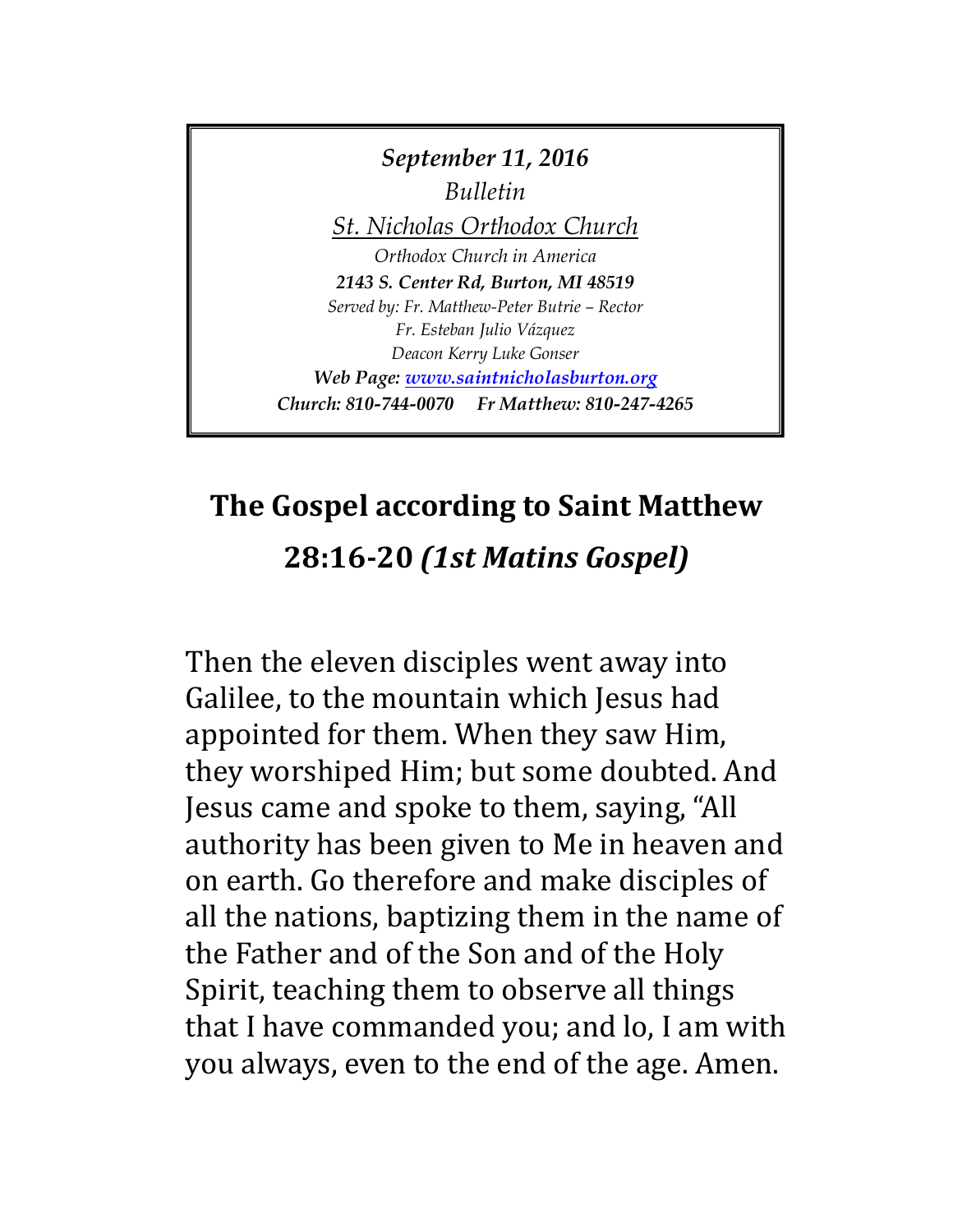**SUNDAY, SEPTEMBER 11, 2016. 12th SUNDAY AFTER PENTECOST** — **Tone 3. Afterfeast of the Nativity of the Theotokos**. **Sunday before Elevation. Ven. Theodora of Alexandria (474-491). Translation of the Relics of Ven. Sergius and Herman, Wonderworkers of Valaam. Martyrs Demetrius, his wife Euanthia, and their son Demetrian, at Skepsis on the Hellespont (1st c.). Martyrs Diodorus, Didymus, and Diomedes, of Laodicea. Martyr Ia and 9,000 Martyrs with her, of Persia (362-364). St. Euphrosynus the Cook, of Alexandria (9th c.). The Weeping "KAPLUNOV-SKAYA" Kazan' Icon of the Most-holy Theotokos (1689).**

#### **FIRST ANTIPHON**

O Lord, remember David // and all his meekness. **Through the prayers of the Theotokos, O Savior, save us!**

Lo, we heard of it in Ephratha: // we found it in the woods! **Through the prayers of the Theotokos, O Savior, save us!**

Glorious things are spoken of you, // O City of God! **Through the prayers of the Theotokos, O Savior, save us!**

God is in the midst of her, she shall not be moved; // God shall help her right early! **Through the prayers of the Theotokos, O Savior, save us!**

Glory to the Father and to the Son and to the Holy Spirit, now and ever and unto ages of ages. Amen. **Through the prayers of the Theotokos, O Savior, save us!**

#### **SECOND ANTIPHON**

The Lord has sworn and oath to David // from which He shall not turn back! **O Son of God, who arose from the dead, save us who sing to Thee! Alleluia!**

Of the fruit of your body // I will set upon your throne! **O Son of God, who arose from the dead, save us who sing to Thee! Alleluia!**

There I will make the horn of David to flourish: // I have ordained a lamp for My anointed! **O Son of God, who arose from the dead, save us who sing to Thee! Alleluia!**

For the Lord has chosen Zion, // He has desired it for His habitation! **O Son of God, who arose from the dead, save us who sing to Thee! Alleluia!**

Glory to the Father and to the Son and to the Holy Spirit, now and ever and unto ages of ages. Amen.

Only-begotten Son and immortal Word of God, Who for our salvation didst will to be incarnate of the holy Theotokos and ever-virgin Mary, Who without change became man and wast crucified, Who art one of the Holy Trinity, glorified with the Father and the Holy Spirit: O Christ our God, trampling down death by death, save us!

#### **THIRD ANTIPHON**

## **Here will I dwell for I have desired it!**

**(Tone 4)** Your nativity, O Virgin, has proclaimed joy to the whole universe! The Sun of Righteousness, Christ our God, has shone from you, O Theotokos! By annulling the curse, He bestowed a blessing. By destroying death, He has granted us eternal life.

## **Your birth, O Theotokos, has brought joy!**

**(Tone 4)** Your nativity, O Virgin, has proclaimed joy to the whole universe! The Sun of Righteousness, Christ our God, has shone from you, O Theotokos! By annulling the curse, He bestowed a blessing. By destroying death, He has granted us eternal life.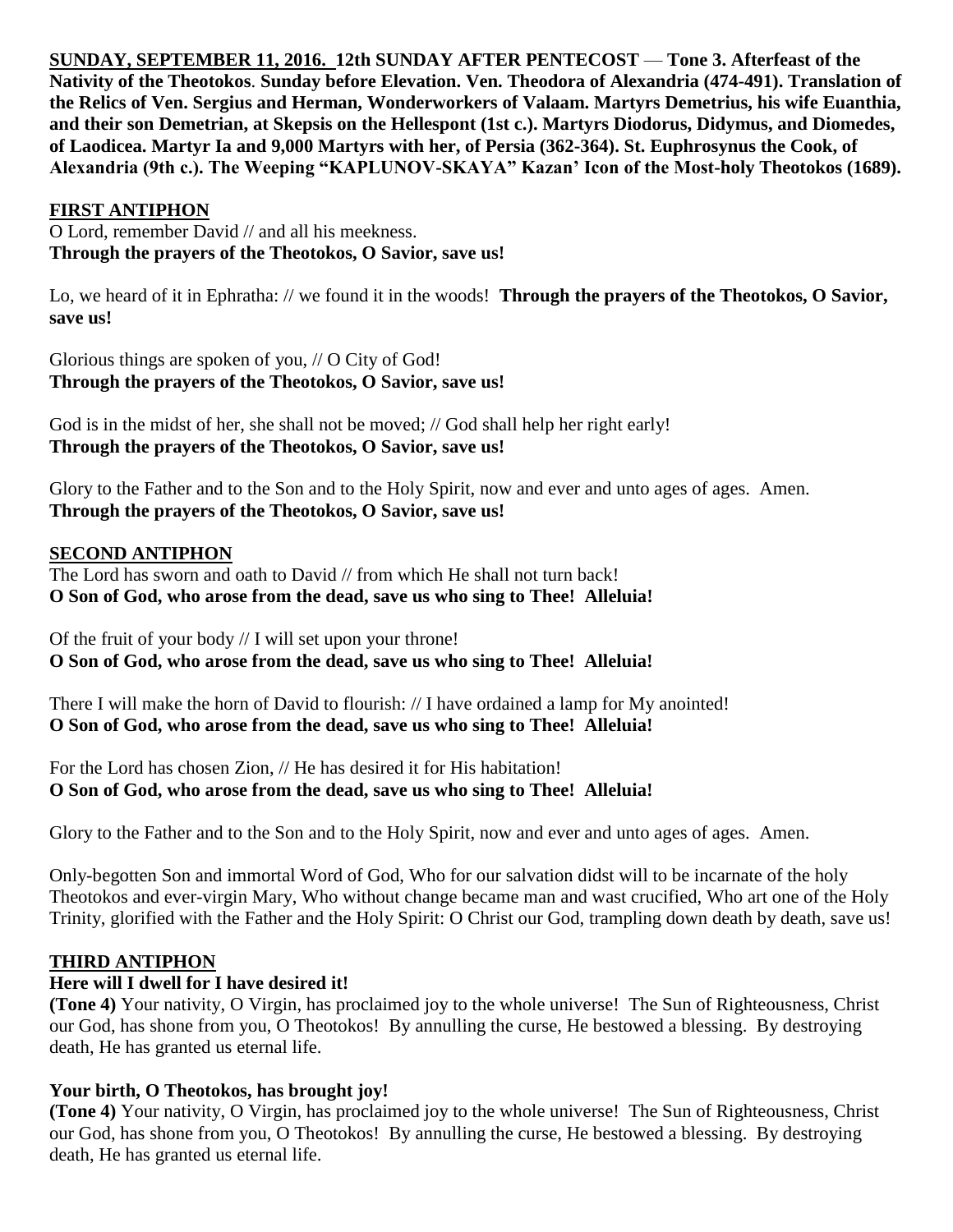#### **The Most High has sanctified His tabernacle!**

**(Tone 4)** Your nativity, O Virgin, has proclaimed joy to the whole universe! The Sun of Righteousness, Christ our God, has shone from you, O Theotokos! By annulling the curse, He bestowed a blessing. By destroying death, He has granted us eternal life.

## **TROPARIA**

**(Tone 3)** Let the heavens rejoice! Let the earth be glad! For the Lord has shown strength with His arm. He has trampled down Death by death. He has become the first-born of the dead. He has delivered us from the depths of Hell, and has granted to the world great mercy.

**(Tone 4)** Your nativity, O Virgin, has proclaimed joy to the whole universe! The Sun of Righteousness, Christ our God, has shone from you, O Theotokos! By annulling the curse, He bestowed a blessing. By destroying death, He has granted us eternal life.

**(Tone 4)** In truth you were revealed to your flock as a rule of faith, a model of meekness, and teacher of abstinence, so you won the heights by humility, and riches by poverty, O Holy Father Nicholas, intercede with Christ God to save our souls.

## **KONTAKION**

**(Tone 4)** By your nativity, O most pure Virgin, Joachim and Anna are freed from barrenness; Adam and Eve from the corruption of death. And we, thy people, freed from the guilt of sin, celebrate and sing to you: the barren woman gives birth to the Theotokos, the Nourisher of our Life.

### *The Prokeimenon in the Sixth Tone:* **O Lord, save Thy people / and bless Thine inheritance!** *v.* **To Thee, O Lord, will I call. O my God, be not silent to me!**

**THE EPISTLE OF THE HOLY APOSTLE PAUL TO THE GALATIANS (6:11-18)** *Brethren:* See with what large letters I am writing to you with my own hand. It is those who want to make a good showing in the flesh that would compel you to be circumcised, and only in order that they may not be persecuted for the cross of Christ. For even those who receive circumcision do not themselves keep the law, but they desire to have you circumcised that they may glory in your flesh. But far be it from me to glory except in the cross of our Lord Jesus Christ, by which the world has been crucified to me, and I to the world. For neither circumcision counts for anything, nor uncircumcision, but a new creation. Peace and mercy be upon all who walk by this rule, upon the Israel of God. Henceforth let no man trouble me; for I bear on my body the marks of Jesus. The grace of our Lord Jesus Christ be with your spirit, brethren. Amen.

## *Alleluia, Tone 1*

- *v .* **I have exalted one chosen out of My people.**
- *v.* **For My hand shall defend him and My arm shall strengthen him.**

**THE HOLY GOSPEL ACCORDING TO SAINT JOHN (3:13-17)** Jesus answered Nicodemus, saying: "No one has ascended into heaven but he who descended from heaven, the Son of Man. And as Moses lifted up the serpent in the wilderness, so must the Son of Man be lifted up, that whoever believes in him may have eternal life. For God so loved the world that he gave his only Son, that whoever believes in him should not perish but have eternal life. For God sent the Son into the world, not to condemn the world, but that the world might be saved through him."

## **COMMUNION HYMN**

Praise the Lord from the heavens! Praise Him in the highest! Alleluia! Alleluia! Alleluia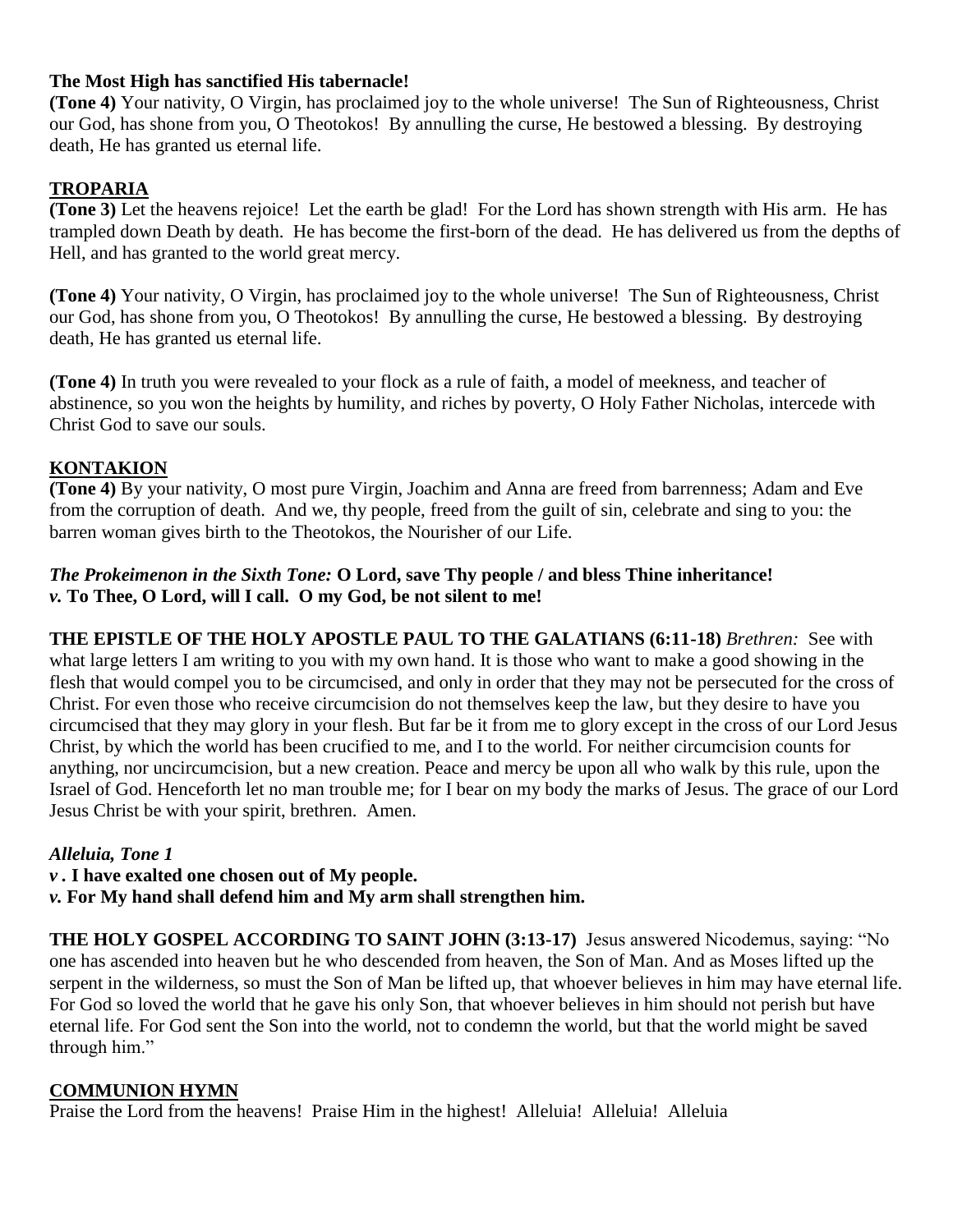#### **Translation of the relics of the Venerable Sergius the Wonderworker of Valaam**

Saints Sergius and Herman settled on the island of Valaam in 1329. The brethren gathered by them spread the light of Orthodoxy in this frontier land. The Karelian people began to regard Christianity with renewed suspicion, with its authority in the fourteenth century being undermined by the Swedes, who sought to spread Catholicism by means of the sword.

Sts Sergius and Herman died about the year 1353. They are also commemorated on June 28 (Their holy repose).



September 11, 2016

## એક્ષેત્ર એક્ષેત્ર એક્ષેત્ર એક્ષેત્ર એક્ષેત્ર એક્ષેત્ર એક્ષેત્ર એક્ષેત્ર એક્ષેત્ર એક્ષેત્ર એક્ષેત્ર એક્ષેત્ર

#### **CANDLE INTENTIONS FOR THE HEALTH AND BLESSINGS OF**

| Fr. Andrew, Fr. Joe, Fr. Moses, Deacon Anthony, Aaron, Jo Ann, Nicolai, Gloria, Laurie, |  |
|-----------------------------------------------------------------------------------------|--|
| Walt & Zina, Dorothy, Jeanette, Reggie, Ruth & Calvin, Anna, Stojan & Mira, Bosa,       |  |
| Joseph, Helen, Ted & Marlene, Nicholas & Margaret, Gladys, my family & friends Joe Tome |  |
|                                                                                         |  |
|                                                                                         |  |
| <b>ETERNAL LIGHT AT THE ALTAR (Sept. 4)</b>                                             |  |
|                                                                                         |  |
|                                                                                         |  |
| CUIDI E DEBIENTONO EOD EHOOF IV DI ECOED DEBOCE                                         |  |

#### **CANDLE INTENTIONS FOR THOSE IN BLESSED REPOSE**

| . Jo Ann Havens $\&$ |
|----------------------|
| Johnny Kantor        |
| Dorothy $&$ family   |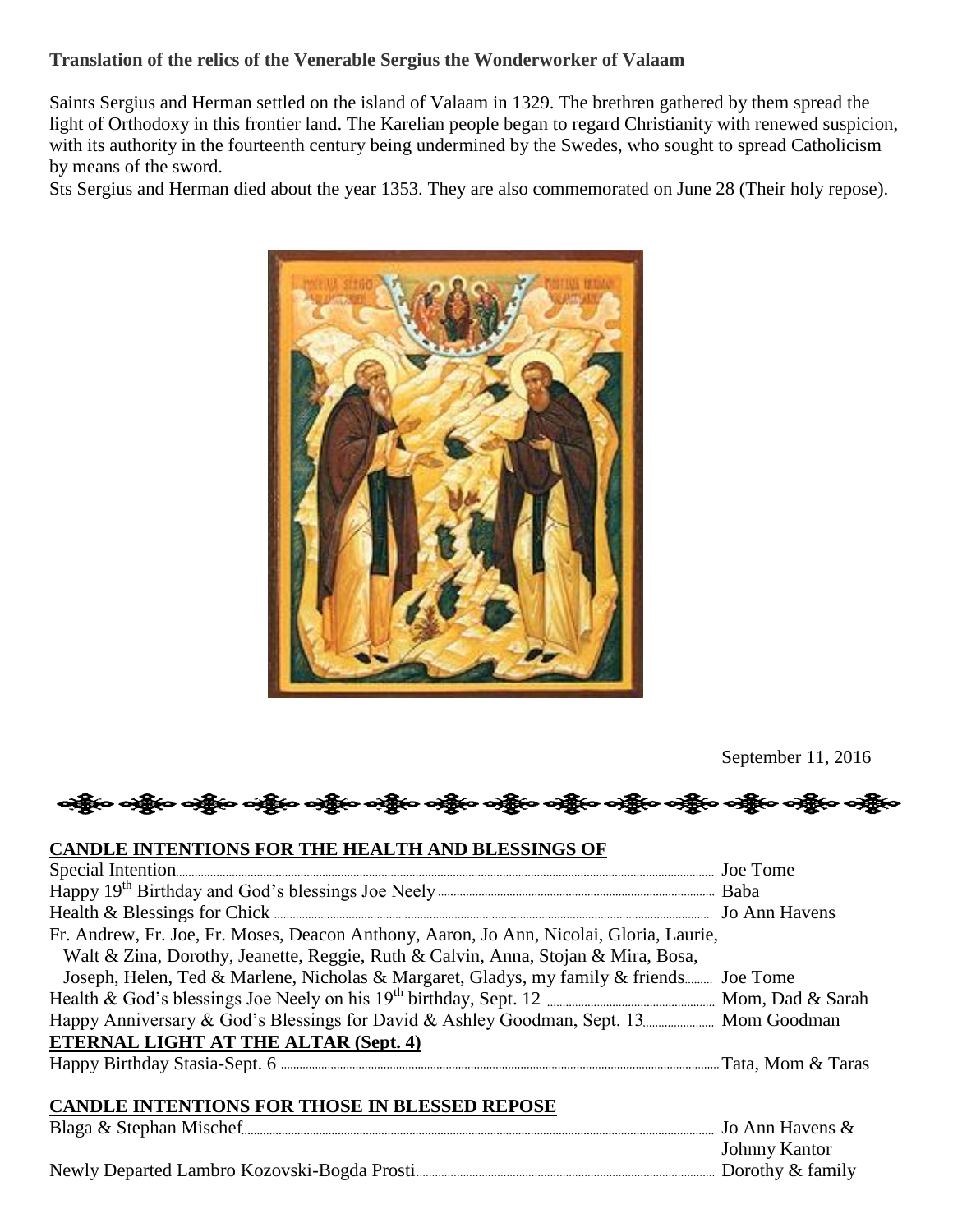#### **ETERNAL LIGHT AT THE ALTAR**

Joe Goodman-2yrs Blessed Repose Dorothy & family



Welcome all of our friends and visitors to St. Nicholas! Please join us for fellowship in our parish hall. Please see the sign-up sheet next to the kitchen window to volunteer.

Coffee and pastries are being donated today in memory of Joe Goodman, 2yrs Blessed Repose by his family.

**100th ANNIVERSARY** committee will meet on Tuesday, September 13 @ 5:45 pm in the parish hall.

**PARISH COUNCIL** will meet on Tuesday, September 13 @ 6:45 pm. Please call the parish office if you are unable to attend this meeting.

**NOMINATING COMMITTEE** will meet on Wednesday, September 14 at 10:30 am. The members of the nominating committee are Allison Borkovich, Anna Branoff, Dorothy Goodman, Christine Panoff and Stephanie Stikovich. If you would like to run for the parish council or auditor or would like to nominate an individual(s) please see any member of the nominating committee.

**ANNIVERSARY BOOK** We are looking for volunteers to assist with the Anniversary Book (contacting people for ads, help format the book, etc.) Please call the office 744-0070 or email [stnicholas1916@att.net](mailto:stnicholas1916@att.net)

#### **CHARITY MINISTRIES**

**HOPE IN A BOX** is collecting Bar and Hand Soap for the month of September. Place the items in the Blue Box in the hall. Catholic Charities Community Closet will distribute the items. **FOOD DRIVE** Place non-perishable food items in the other blue box in the hall. **NORTH END SOUP KITCHEN We serve Thursday, October 6 from 9 am to 1 pm.**

**KONEVETS QUARTET** will be at St. Nicholas for a return engagement on Friday, September 16 at 6:30 pm. Join us for an evening of Traditional Russian Folk & Church Music. Public is welcome. This event is Free there will be a collection taken that will benefit the Konevets Monastery. We are in need of refreshments (cookies, brownies, fruit etc.) There is a sign-up sheet in the parish hall for refreshments.

**JACKPOT FUNDRAISER** To enter the scavenger hunt, walk or run next Saturday, September 17, please register at jackpotevent.com. Registering now saves you \$5 per person. You can also fill out a registration form in the hall with your method of payment and give to Kristin (Borkovich) Hart. We are giving away over \$2,500.00 in prizes that day!

**100TH ANNIVERSARY BANQUET** Make your reservations. The banquet will be held on Saturday, October 15 at 1pm at the Davison Country Club. The buffet will consist of chicken, salmon and prime rib. Tickets are \$30 per adult, \$15 children 12 to 4 yrs and children 3 and under are free. **Tickets must be purchased by September 29.** Call the parish office at 744-0070, email [stnicholas1916@att.net](mailto:stnicholas1916@att.net) or see Debbie to purchase your ticket(s) or make your reservations. Tickets will be sold in the parish hall following the Divine Liturgy.

**ORTHODOX BOOK CLUB** has been rescheduled from September 19 to the 26<sup>th</sup> at 6 pm at St. George. Our book for the fall will be "The Meaning of Suffering and Strife and Reconciliation" by Archimandrite Seraphim Aleksiev. Fr. Deacon Michael Bassett will be ordering the books, please let him know if you will be attending.

**MIDDLE EASTERN LUCHEON** and Bake Sale will be held at St. George on Thursday, September 29 from 11 am – 2:30 pm. Flyers are available in the parish hall with more information.